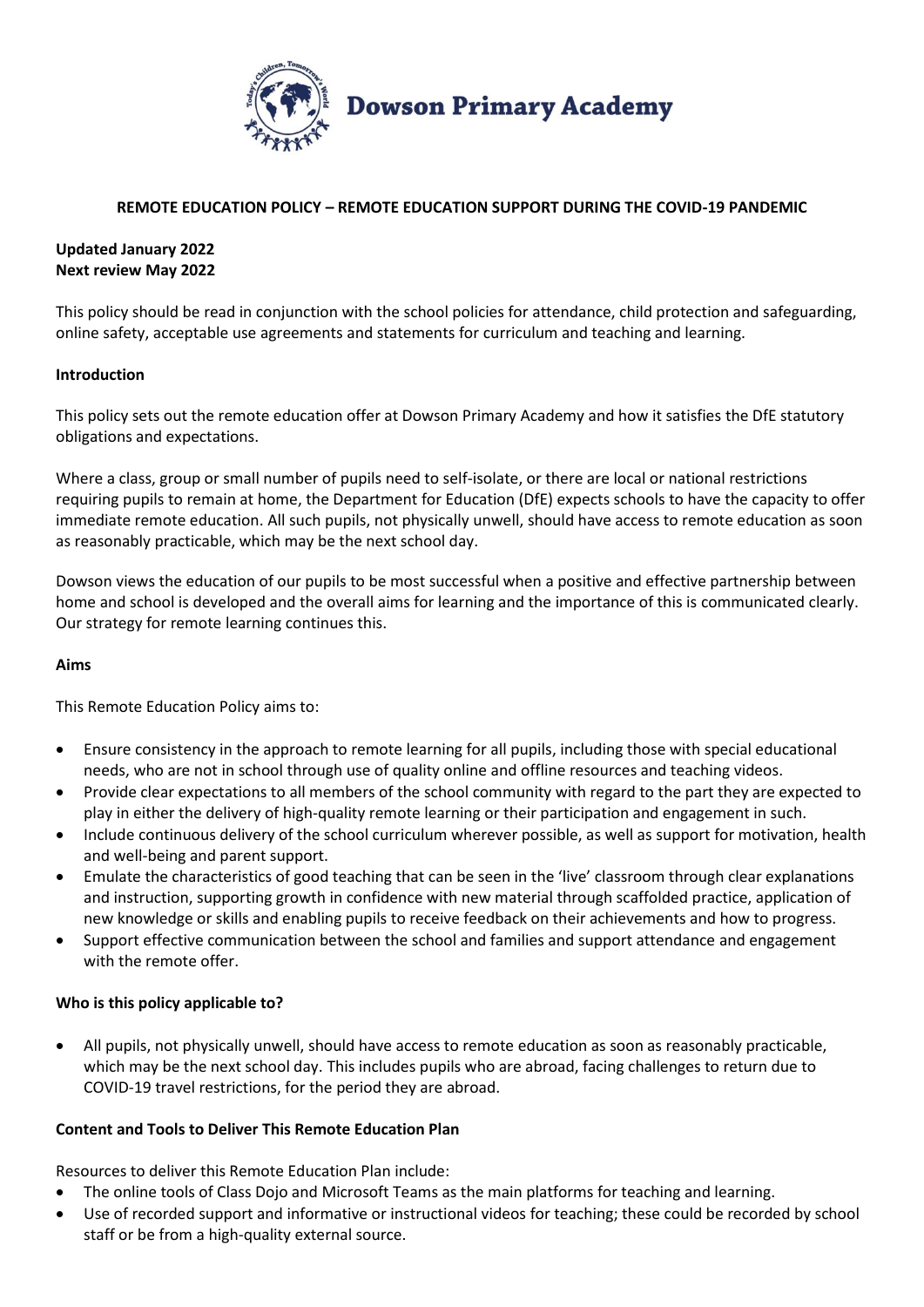

- Physical materials, where appropriate such as storybooks and writing tools or equipment such as pencils and rulers where needed.
- Use of BBC Bitesize, Oak Academy, Espresso, Oxford Owl, Times Tables Rockstars / Numbots, Spelling Frame to supplement the offer
- Phone calls home where necessary
- Printed learning packs or textbooks where applicable e.g. for personalised SEN support or younger children
- Hardware to access the learning on where there are no devices in the home

## **Home and School Partnership**

Dowson Academy is committed to working in close partnership with families and recognises each family is unique. Because of this remote learning will sometimes look different for different families in order to suit their individual needs and whilst we expect the majority of pupils to be able to access the remote learning in the way outlined in this plan, we will endeavour to adapt this, where home and school agree that this is appropriate.

School will provide regular reminders and practice sessions with the pupils on how to access, navigate and effectively use the platforms that their remote learning will be provided on. Parents will receive parent guides on how to log in, monitor and support their children's remote education via these platforms. They will be offered a phone call to provide technical support to resolve issues they may be having with technology or their platform use so that these can be resolved quickly and children's continued education is impacted as little as possible.

Where possible, it is beneficial for young people to maintain a regular and familiar routine. Because of this, school would recommend to parents that each 'school day' maintains its usual structure where possible and teachers will provide a timetable of the day and the lessons that will be provided within this.

We would encourage parents to support their children's work, including finding an appropriate place to work and, to the best of their ability, support pupils with work, encouraging them to work with good levels of concentration and produce work of a good standard.

Every effort will be made by staff to ensure that work is set promptly. This will usually be ready for the first full school day after that which a pupil / pupils are required to isolate. Should accessing work be an issue, parents should contact school promptly.

Whilst we recognise that the very nature of a remote education, impacts on the pupils' 'digital diet' in terms of increased screen time, we are committed to ensuring that the teaching resources that necessitate the children watching the device, are balanced with tasks which relieve them of this. Therefore, just as in school, children will be required to record their learning and complete tasks on paper or in books, continue their daily reading and complete other non-screen activities and lessons such as p.e. lessons. Where tasks are completed in their books, this will be uploaded for feedback in the form of a photograph.

All pupils sign an 'Acceptable Use Policy' at school which includes e-safety rules and this applies when children are working on computers at home for the purpose of remote education.

### **ROLES AND RESPONSIBILITIES**

*Dowson Academy is adopting a staged approach to the remote education that it will provide. This is because of the capacity it has, in particular teachers' capacity, to provide this in the different scenarios that we may face. Where a whole class / bubble or school is isolating, we will be able to provide a full remote offer with support. Although this offer may be reduced when fewer numbers of pupils are isolating and the teachers are continuing an in-school offer for the majority, we aim to ensure that children returning from isolation are equipped with the skills and knowledge required to quickly reintegrate into their class and learning journey through the curriculum.*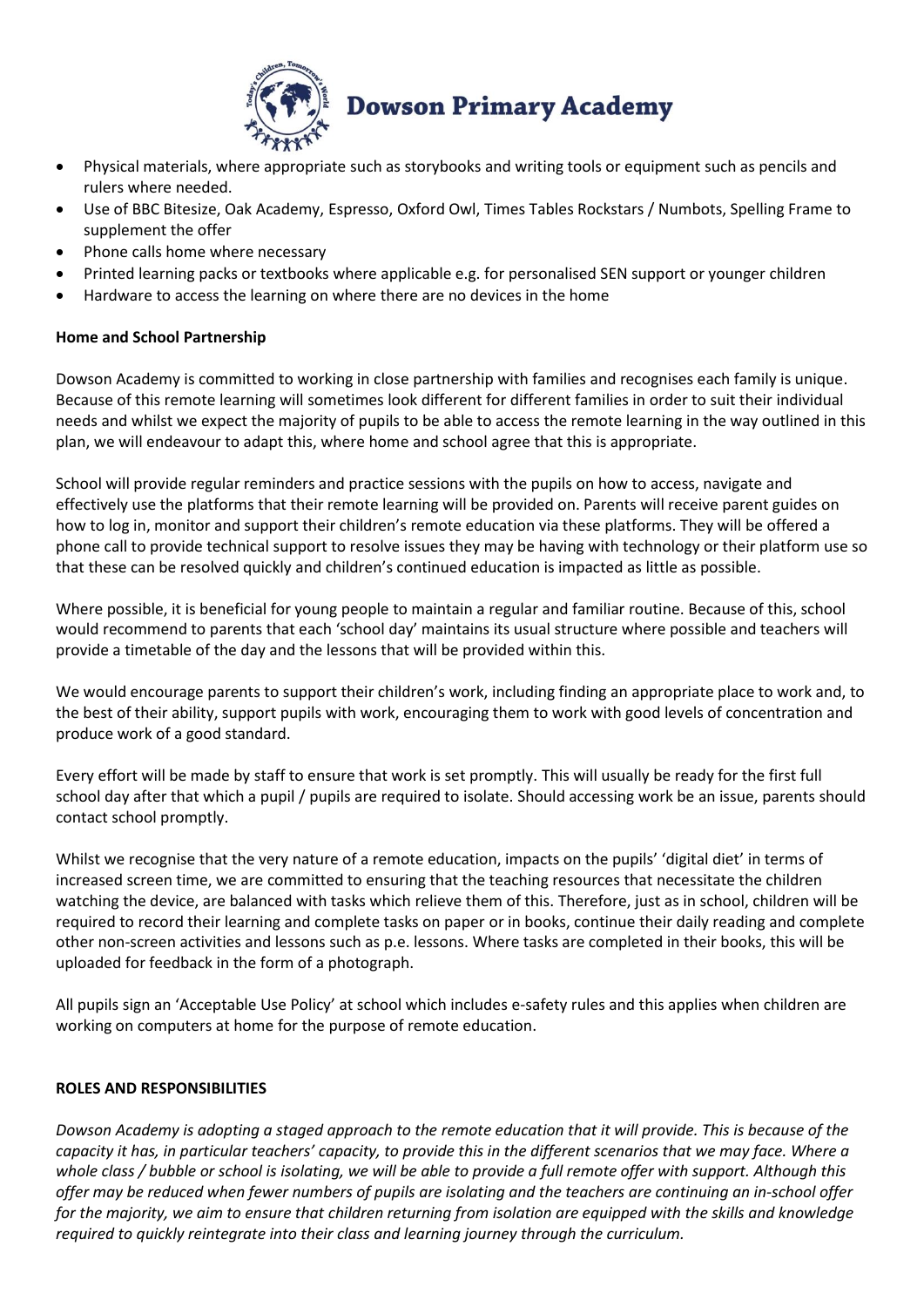

## **Teachers**

School will provide a refresher training session and induction for new staff on how to use Class Dojo and Microsoft Teams.

Teachers are not expected to provide remote education for pupils who are unwell in line with the attendance and homework policies. This will also be the case whilst a pupil is absent for the purposes of Covid-19 testing for themselves.

Teachers are expected to provide the remote education offer in line with the relevant stage their pupils are facing.

| <b>Remote Education Staged Approach</b> |                                                                                                                                                                                      |                                                               |                               |
|-----------------------------------------|--------------------------------------------------------------------------------------------------------------------------------------------------------------------------------------|---------------------------------------------------------------|-------------------------------|
| <b>Aspect</b>                           | Stage 1                                                                                                                                                                              | Stage 2                                                       | Stage 3                       |
|                                         | one or small number of                                                                                                                                                               | full bubble closure for a                                     | partial or whole-school       |
|                                         | pupils isolating for 10 days                                                                                                                                                         | fixed isolation period                                        | closure for an indefinite     |
|                                         |                                                                                                                                                                                      |                                                               | amount of time                |
| What curriculum will                    | A week's worth of learning                                                                                                                                                           | A full timetable and curriculum offer, uploaded on a daily    |                               |
| pupils receive?                         | uploaded in one go which                                                                                                                                                             | basis. Work for the following day will be uploaded after      |                               |
|                                         | emulates the in-school offer                                                                                                                                                         | 3pm in readiness for the next day.                            |                               |
|                                         | as far as practically possible                                                                                                                                                       | Pupils can also access all of the other digital learning      |                               |
|                                         | Pupils can also access all of                                                                                                                                                        | resources that are available through school licensing: log in |                               |
|                                         | the other digital learning                                                                                                                                                           | details are inside the homework book covers.                  |                               |
|                                         | resources that are available                                                                                                                                                         | Teachers will be available between 9am and 3pm. If they're    |                               |
|                                         | through school licensing: log                                                                                                                                                        | unable to work for any reason during this time, for example   |                               |
|                                         | in details are inside the                                                                                                                                                            | due to sickness or caring for a dependent, they should        |                               |
|                                         | homework book covers.                                                                                                                                                                | report this using the normal absence procedure.               |                               |
| What access to a                        | Teachers will endeavour to                                                                                                                                                           | Teachers will upload lesson materials on a daily basis.       |                               |
| teacher will pupils                     | upload enough support                                                                                                                                                                | They will do this after 3pm each day for the following day's  |                               |
| have for support?                       | materials for independence                                                                                                                                                           | learning.                                                     |                               |
|                                         | or ease of parent support.                                                                                                                                                           | Teachers will be available online from 9am-3pm to support     |                               |
|                                         | They will check the learning                                                                                                                                                         | and guide learning and feedback on pupils' work as this is    |                               |
|                                         | platform twice daily to                                                                                                                                                              | uploaded to portfolios. Pupils are expected to reply to their |                               |
|                                         | respond to any queries.                                                                                                                                                              | feedback where necessary.                                     |                               |
|                                         | They will offer feedback on                                                                                                                                                          | Teachers may offer parent support by phone where              |                               |
|                                         | any work uploaded.                                                                                                                                                                   | needed.                                                       |                               |
| What other support                      | Teachers will respond to requests for support.<br>Teachers will make a catch                                                                                                         |                                                               |                               |
| will be offered?                        | Teachers may provide telephone support where school feel<br>up phone call to each pupil                                                                                              |                                                               |                               |
|                                         | this is necessary or agree with home reasons for this being<br>on at least a two weekly                                                                                              |                                                               |                               |
|                                         | needed.<br>basis                                                                                                                                                                     |                                                               |                               |
|                                         | In stage 1, parents must understand that this will be at a<br>convenient time for school due to class commitments.                                                                   |                                                               | The pastoral team in school   |
|                                         |                                                                                                                                                                                      |                                                               | will take up the safeguarding |
|                                         |                                                                                                                                                                                      |                                                               | duties for remote education   |
| How will school                         | School has a duty of care to ensure children attend their education setting; this is still the                                                                                       |                                                               |                               |
| ensure engagement<br>with the remote    | case when the setting is off the school site and, in the case of this policy, is at home.<br>Continued, uninterrupted education is vital for the learning and progress of pupils and |                                                               |                               |
| offer?                                  |                                                                                                                                                                                      |                                                               |                               |
|                                         | therefore engagement with the remote offer is expected.<br>Engagement in the remote education offer by uploading work to the learning platforms is                                   |                                                               |                               |
|                                         | classed in the same way as an attendance mark. As a result, school will follow up with                                                                                               |                                                               |                               |
|                                         | parents where there is not sufficient engagement.                                                                                                                                    |                                                               |                               |
|                                         | In the first instance - after 48 hours with no engagement - teachers will send a reminder                                                                                            |                                                               |                               |
|                                         | via the platform.                                                                                                                                                                    |                                                               |                               |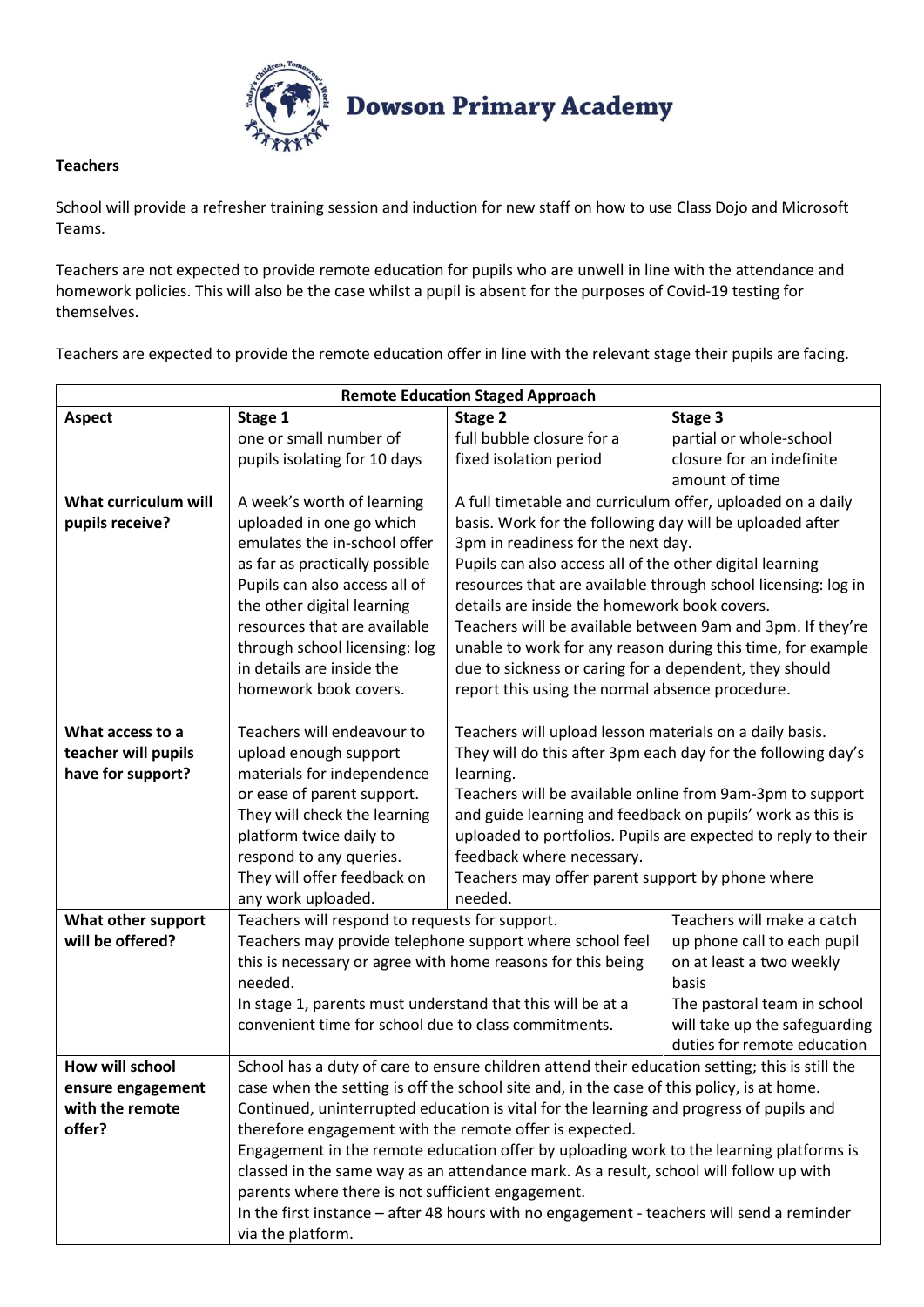

# **Dowson Primary Academy**

|                        | After a further 24 hours, teachers will follow this up with a phone call. Where there are     |  |  |
|------------------------|-----------------------------------------------------------------------------------------------|--|--|
|                        | large numbers, the pastoral team can support this from school.                                |  |  |
|                        | After a further 24 hours, a member of Senior Leadership or Pastoral Team will make a          |  |  |
|                        | phone call to the parents.                                                                    |  |  |
|                        | Once the stage of a phone call is reached because a reminder on the platform has not been     |  |  |
|                        | seen or remedied the situation, this will be recorded on our CPOMS system.                    |  |  |
| How will school        | In line with the above measure for the engagement in remote education, where contact          |  |  |
| operate their          | cannot be made, school may conduct a home visit and then leave / post a letter asking for     |  |  |
| safeguarding duty of   | the family to make contact with school.                                                       |  |  |
| care during this time? | School may then refer this to CSC as a safeguarding concern.                                  |  |  |
|                        | Where pupils who are vulnerable are isolating, the relevant agencies will be notified i.e. LA |  |  |
|                        | SEND team, Virtual School or Social Worker.                                                   |  |  |
|                        | In Stage 3, where the isolation period is ongoing and maybe prolonged, the Pastoral Team      |  |  |
|                        | and teachers will conduct weekly or more regular phone calls to vulnerable children or        |  |  |
|                        | those identified as needing this for any reason. All other children will at least have phone  |  |  |
|                        | call contact with their teacher or a member of their year group teaching team every three     |  |  |
|                        | weeks.                                                                                        |  |  |

# **When providing remote learning, teachers are responsible for:**

- $\checkmark$  Considering pupils' age, stage of development or special educational needs when planning their remote education provision.
- $\checkmark$  Setting a timetable of lessons that is the equivalent length to the core teaching that pupils would receive in school (3 hours in KS1 and 4 hours in KS2).
- $\checkmark$  Planning a coherent and progressive curriculum with the opportunities to gauge how well pupils are progressing through the curriculum, using questions and other suitable tasks.
- $\checkmark$  Adjusting the pace or difficulty of what is being taught in response to questions or assessments, including, where necessary, revising material or simplifying explanations to ensure pupils' understanding
- $\checkmark$  Creating the teaching instruction and activities for each lesson, in line with the relevant stage of the plan.
- Monitoring the platform in line with the relevant stage identified above.
- $\checkmark$  Providing feedback on the same day as submission where submission is by 3pm. Submission after 3pm should still receive feedback but this can be on the following working day.
- Directing the Teaching Assistants within their team to support the offer in any way they see fit.
- $\checkmark$  Liaising with the SEND team for pupils for whom they need a more bespoke offer.
- $\checkmark$  Liaising with the Pastoral Team and / or SLT where further support is needed for engagement and / or safeguarding concerns.
- $\checkmark$  Continuing to keep the CPOMS records updated with any relevant information shared by families, or where there are concerns or actions taken by the school as outlined in this policy.
- Referring safeguarding concerns immediately to the DSL or a deputy DSL.
- $\checkmark$  Where live lessons are provided and there is only one adult present, these lessons should be recorded for safeguarding reasons.
- $\checkmark$  When recording videos or providing 'live' education, staff should adhere to the school's dress code and ensure an appropriate level of background noise and suitable location.

### **Teaching Assistants**

 $\checkmark$  Teaching assistants must be available between 9am and 3pm to work at the direction of the teacher and / or the SLT in school. If they're unable to work for any reason during this time, for example due to sickness or caring for a dependent, they should report this using the normal absence procedure. They may be asked to perform tasks to support the team that remains in school as well as supporting the remote education offer.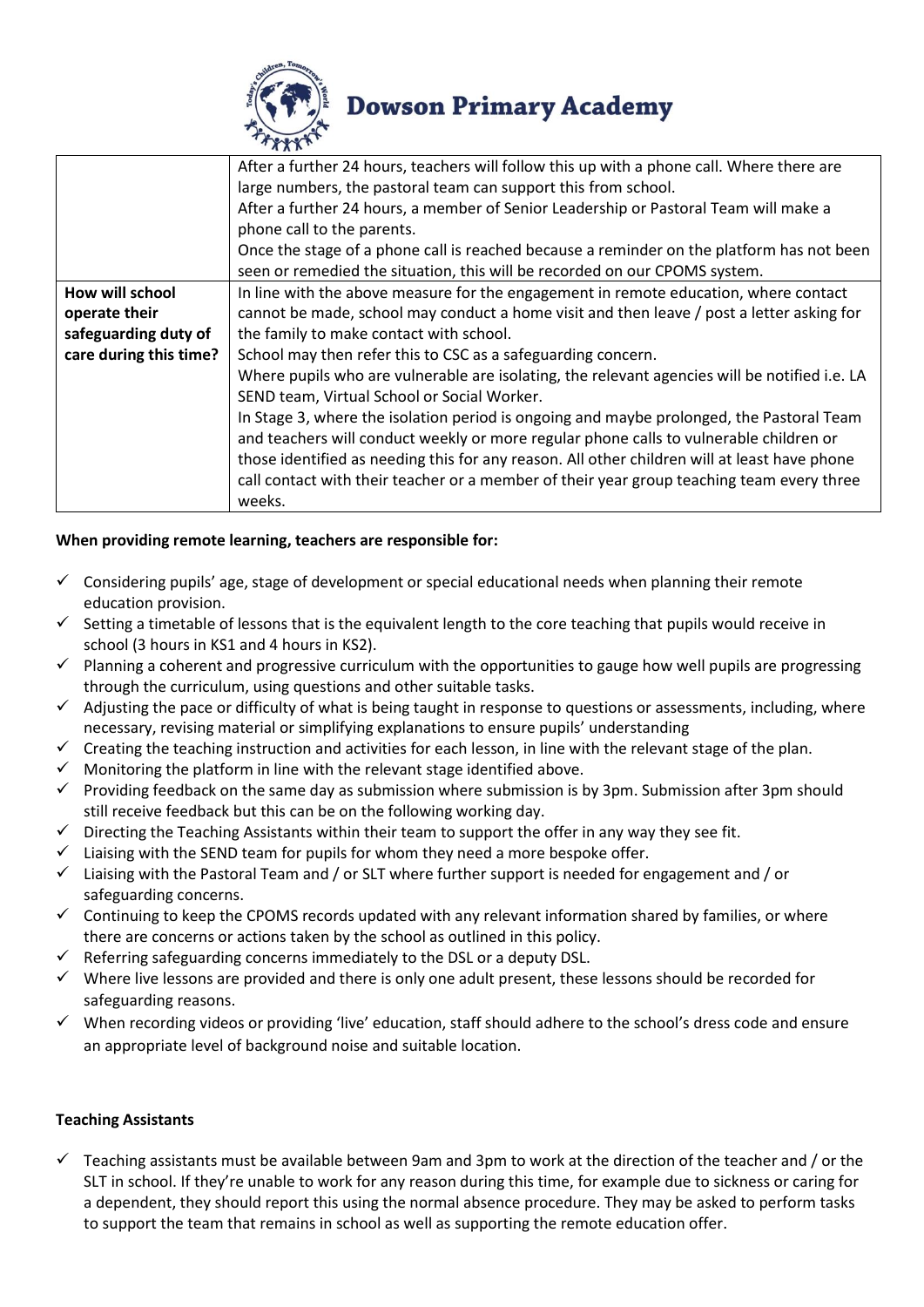

# **Subject leads**

Alongside their teaching responsibilities, subject leads are responsible for:

- $\checkmark$  Considering whether any aspects of the subject curriculum need to change to accommodate remote learning
- $\checkmark$  Working with teachers teaching their subject remotely to make sure all work set is appropriate and consistent
- $\checkmark$  Monitoring the remote work set by teachers in their subject explain how they'll do this, such as through regular meetings with teachers or by reviewing work set
- $\checkmark$  Working with other subject leads and senior leaders to make sure work set remotely across all subjects is appropriate and consistent, and deadlines are being set an appropriate distance away from each other
- $\checkmark$  Alerting teachers to resources they can use to teach their subject remotely

## **Senior Leaders**

- $\checkmark$  Co-ordinating and supporting the remote learning approach across the school, including the monitoring of engagement.
- $\checkmark$  Monitoring the effectiveness of remote learning, evaluating the impact of the offer and adapting and improving where necessary. They should act upon feedback both from teachers who are providing the offer and parents and pupils who are accessing and navigating this.
- $\checkmark$  Monitoring the security of remote learning systems, including data protection and safeguarding considerations.
- $\checkmark$  Publish information for pupils, parents and carers about the remote education provision.

# **Designated safeguarding lead**

 $\checkmark$  Managing and dealing with all safeguarding concerns with support from the deputy DSLs. For further information, please see the Safeguarding and Child Protection Policy.

# **IT Technicians**

- $\checkmark$  Fixing issues with systems used to set and collect work
- $\checkmark$  Helping staff with any technical issues they're experiencing
- $\checkmark$  Reviewing the security of remote learning systems and flagging any data protection breaches to the data protection officer
- $\checkmark$  Helping the school where possible to advise and guide parents and pupils to get online and access systems used for remote learning
- $\checkmark$  Assisting pupils and parents with accessing the internet or devices

### **The SENCO**

- $\checkmark$  Liaising with the ICT technicians to ensure that the technology used for remote learning is accessible to all pupils and that reasonable adjustments are made where required.
- $\checkmark$  Ensuring that pupils with EHC plans continue to have their needs met while learning remotely, and liaising with the headteacher and other organisations to make any alternate arrangements for pupils with EHC plans and IHPs where appropriate
- $\checkmark$  Identifving the level of support individuals on the SEND register will need in the event of having to isolate and access remote education and set out a plan for how this will happen.
- $\checkmark$  Organising the members of the SEND team to plan for and resource this support either in preparation for a closure or at the point that this happens.
- $\checkmark$  Coordinating members of the team to support the offer during the isolation period as relevant and necessary to the individual cases.
- $\checkmark$  Liaising with teachers in regard to the plan for these individuals so that they are aware of the provision they will need to put in place and what support and resources they can expect from members of the team in each case.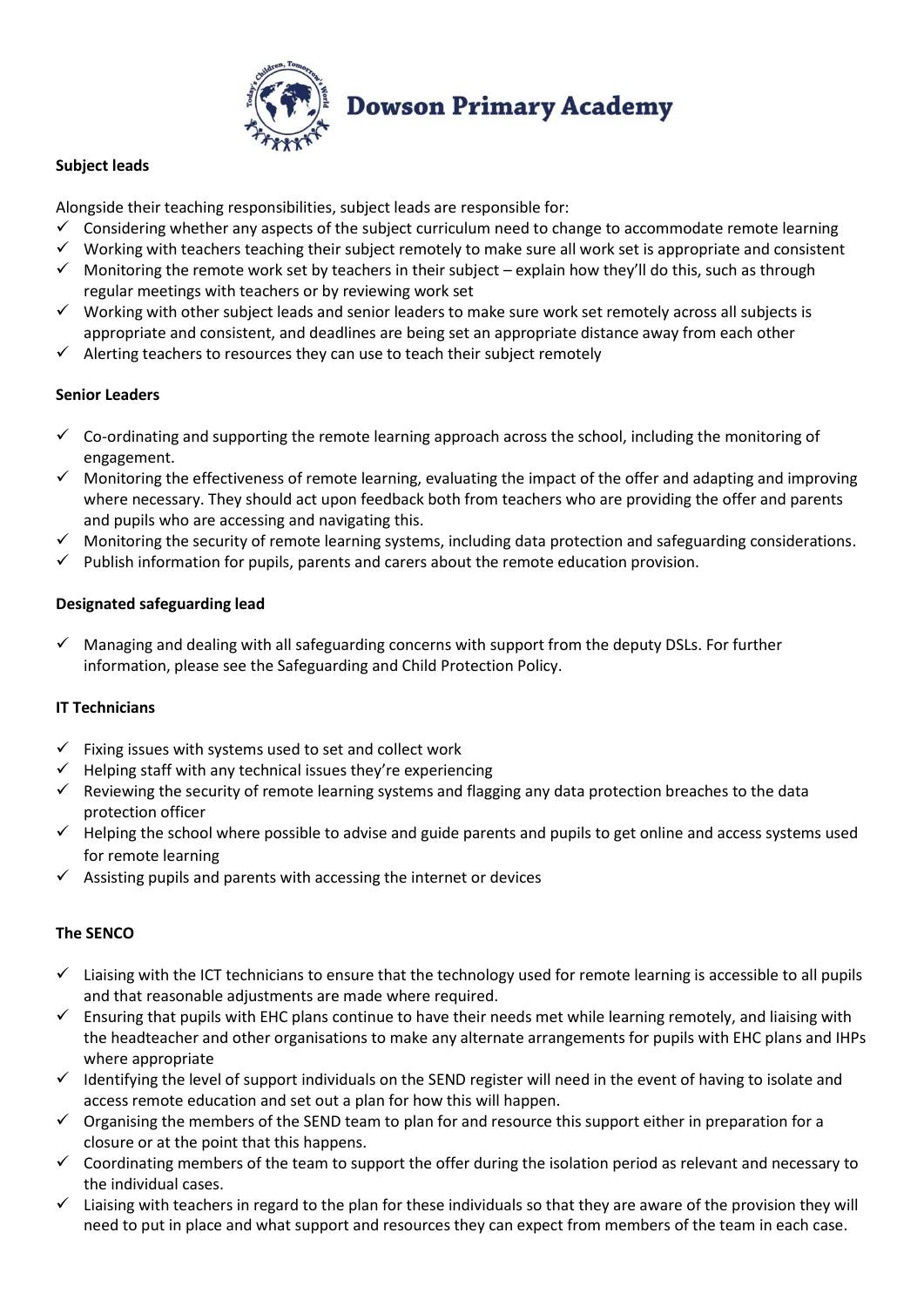

- $\checkmark$  Liaising with parents of these pupils either to pre-empt and diffuse any anxiety about impending closures so that they are reassured beforehand of the support they will receive, or at the point of the isolation to inform them of what to expect and answer any questions.
- $\checkmark$  Informing the LA SEN team of any children on an EHCP who are having to isolate and request support where required.

## **The SBM**

- $\checkmark$  Ensuring value for money when arranging the procurement of equipment or technology.
- Ensuring that the school has adequate insurance to cover all remote working arrangements.
- $\checkmark$  Preparing and exercising lease agreements for the loan of school devices where there are none in the home to access the offer

# **Pupils and parents**

*Staff can expect pupils learning remotely to:*

- $\checkmark$  Be contactable during the school day– although consider they may not always be in front of a device the entire time
- $\checkmark$  Complete work set by teachers and upload it to their portfolio for feedback
- $\checkmark$  Seek help if they need it from teachers or teaching assistants
- $\checkmark$  Alert teachers if they're not able to complete work

*Staff can expect parents with children learning remotely to:*

- $\checkmark$  Ensure their children engage with all learning activities set by the teacher
- $\checkmark$  Make the school aware if their child is sick or otherwise can't complete work for any reason
- $\checkmark$  Seek help from the school if they need it both in terms of accessing the offer and supporting their child to complete work
- $\checkmark$  Be respectful when making any complaints or concerns known to staff

# **The Academy Improvement Committee (Governance)**

- $\checkmark$  Monitoring the school's approach to providing remote learning to ensure education remains as high quality as possible
- $\checkmark$  Ensuring that staff are certain that remote learning systems are appropriately secure, for both data protection and safeguarding reasons

### **Accessing personal data**

Data will be used in accordance to the Trust Privacy Notice.

### **Processing personal data**

Staff members may need to collect and/or share personal data as part of the remote learning system. As long as this processing is necessary for the school's official functions, individuals won't need to give permission for this to happen.

However, staff are reminded to collect and/or share as little personal data as possible online.

### **Keeping devices secure**

Staff should manage devices in line with the Enquire Learning trust Information Governance Policy to ensure that they remain secure.